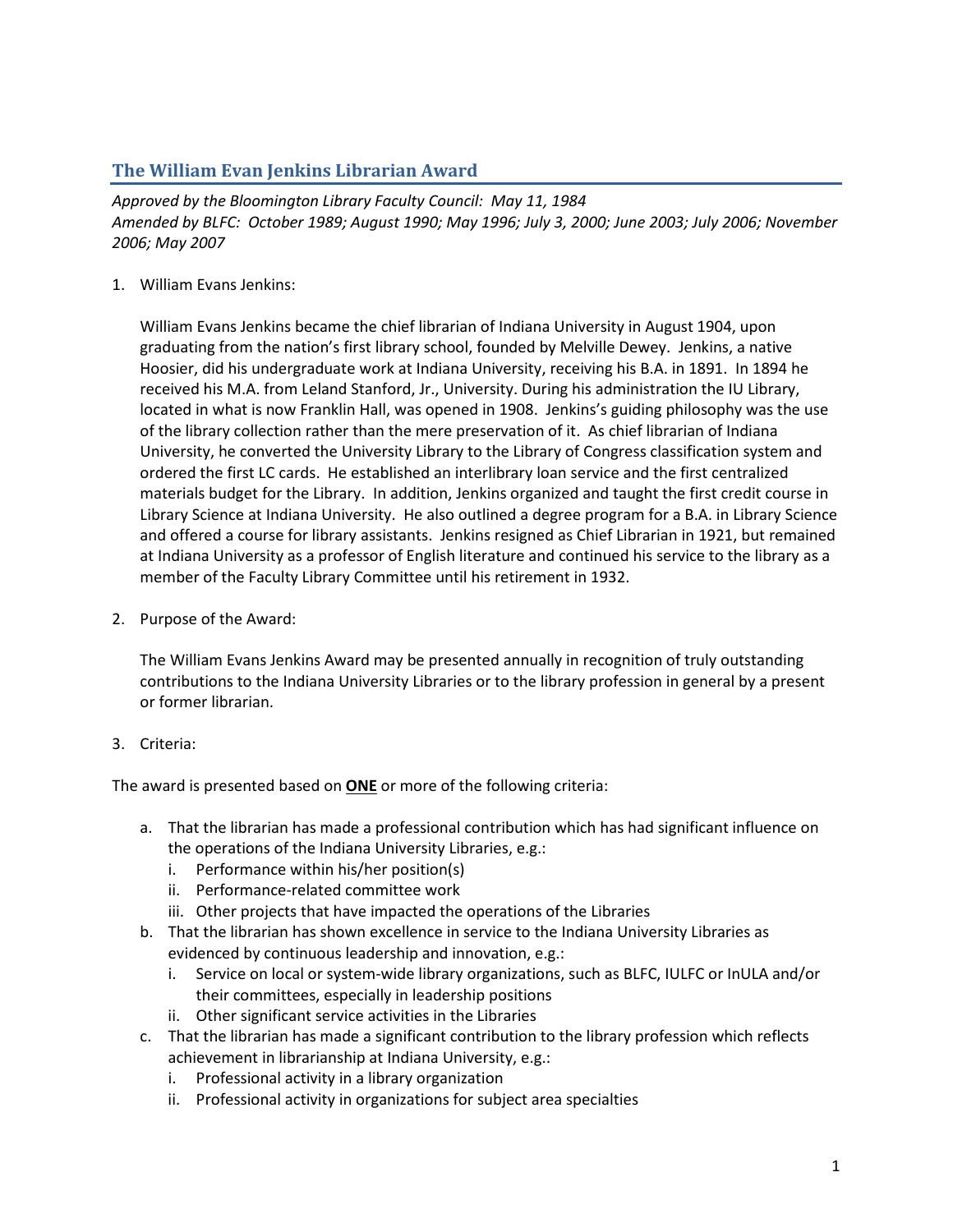- iii. Publishing (including significant web development) or conference presentations
- d. That the librarian has made a significant professional contribution which earns the recognition of the University community, e.g.:
	- i. Participation on BFC, especially in leadership positions
	- ii. Other significant campus or university service activities
	- iii. Development of an innovative course
	- iv. Teaching
- 4. Award Committee:

The Award Committee is responsible for selecting the recipient of the William Evans Jenkins Librarian Award. The Committee also arranges the forum for presentation of the award and appropriate publicity.

The Award Committee is composed of five librarians, with at least one member from each of the three top librarian ranks represented. Committee members serve two-year staggered terms.

Award Committee members are nominated by the BLFC, and upon their recommendation, appointed by the Ruth Lilly University Dean of University Libraries when general committee appointments are made each year. In addition, the Libraries Human Resources Officer is an exofficio member of the Committee.

5. Nomination:

Any member of the Indiana University community is eligible to nominate any current or former Bloomington librarian for the award. Once a librarian is nominated, he/she shall remain a nominee for two years. The Chair of the Committee should collect from the nominators updated information on nominees who are considered for a second year. The award may be presented to more than one librarian in a given year.

Members of the Award Committee and Library Administration shall treat the nominations confidentially.

6. Award Applications:

For all nominees, the award application shall be comprised of the following documents:

- a. A nomination form, completed by the nominator;
- b. At least three letters of support, requested by the nominator.

Nomination forms must be received by the Libraries Human Resources Officer by February 1; all additional documentation must be received by the Libraries Human Resources Officer by March 1. Following the year in which a librarian is given an award or the 2-year period in which a librarian is a nominee the application shall be destroyed.